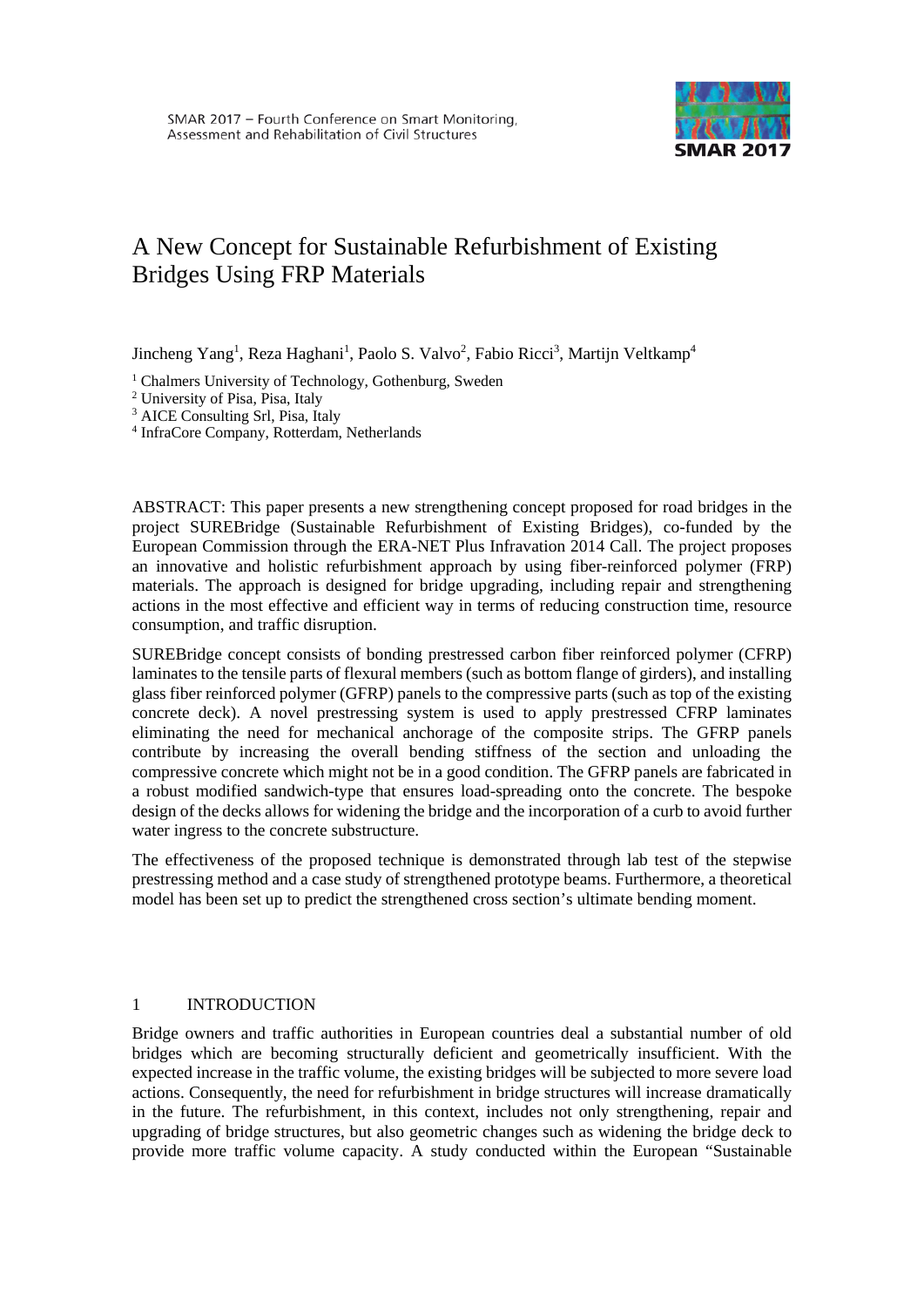

Bridges" project (PANTURA, 2012) revealed that – a top of priority from bridge management point of view is to develop non-disruptive strengthening and repair techniques for bridges.

# *1.1 SUREBridge project*

SUREBridge project is proposed to meet the need for new upgrading techniques that can satisfy the requirements imposed by stakeholders and end users. Construction processes for bridges, especially in densely populated areas, clearly call for holistic innovative solutions with a minimum negative impact and the most efficient use of resources. Investigations show that approximately 70% of the problems in existing concrete and concrete-steel bridges are related to concrete decks (PANTURA, 2012).

One goal included in the framework of SUREBridge project is to realize and provide a solution using fiber reinforced polymer (FRP) materials to (1) utilize the remaining capacity of the superstructure in existing bridges by preserving the relevant structural elements such as girders and concrete deck, and (2) strengthening the bridge to the desired service level. The GFRP deck on the top and CFRP laminates for strengthening on the bottom will ensure an upgraded capacity and service performance of the superstructure in the remaining life of the bridge.



<span id="page-1-0"></span>Figure 1. SUREBridge concept—externally bonded (EB) prestressed CFRP laminates on the bottom of girder (tensile part) and GFRP panels on the top of the existing concrete deck (compressive part)

## *1.2 SUREBridge solution and methodology*

The SUREBridge solution is designed to form a package approach addressing innovations in refurbishment of bridge structures including areas such as strengthening using prestressed CFRP laminates and new lightweight FRP-concrete composite decking system. This goal is realized by adding a complementary tailor-made glass fiber reinforced polymer (GFRP) deck to be installed on top of the existing concrete deck, and (if necessary) strengthen the concrete deck from the bottom with prestressed CFRP laminate as illustrated in [Figure 1.](#page-1-0) This strengthening operation could be extended to girders if they do not have enough capacity for carrying the desirable load levels.

The strengthening of the concrete deck and/or the girders from the bottom will also be a part of the solution package when higher flexural capacity is required. Externally bonded (EB) technique using CFRP laminates (passive or prestressed) has become widely popular for flexural strengthening of concrete members in the past two decades. Different from the traditional application od prestressed CFRP laminates which need mechanical anchorage at the ends of the laminate, the proposed method in SUREBridge eliminates this need of anchorage by using an innovative prestressing method.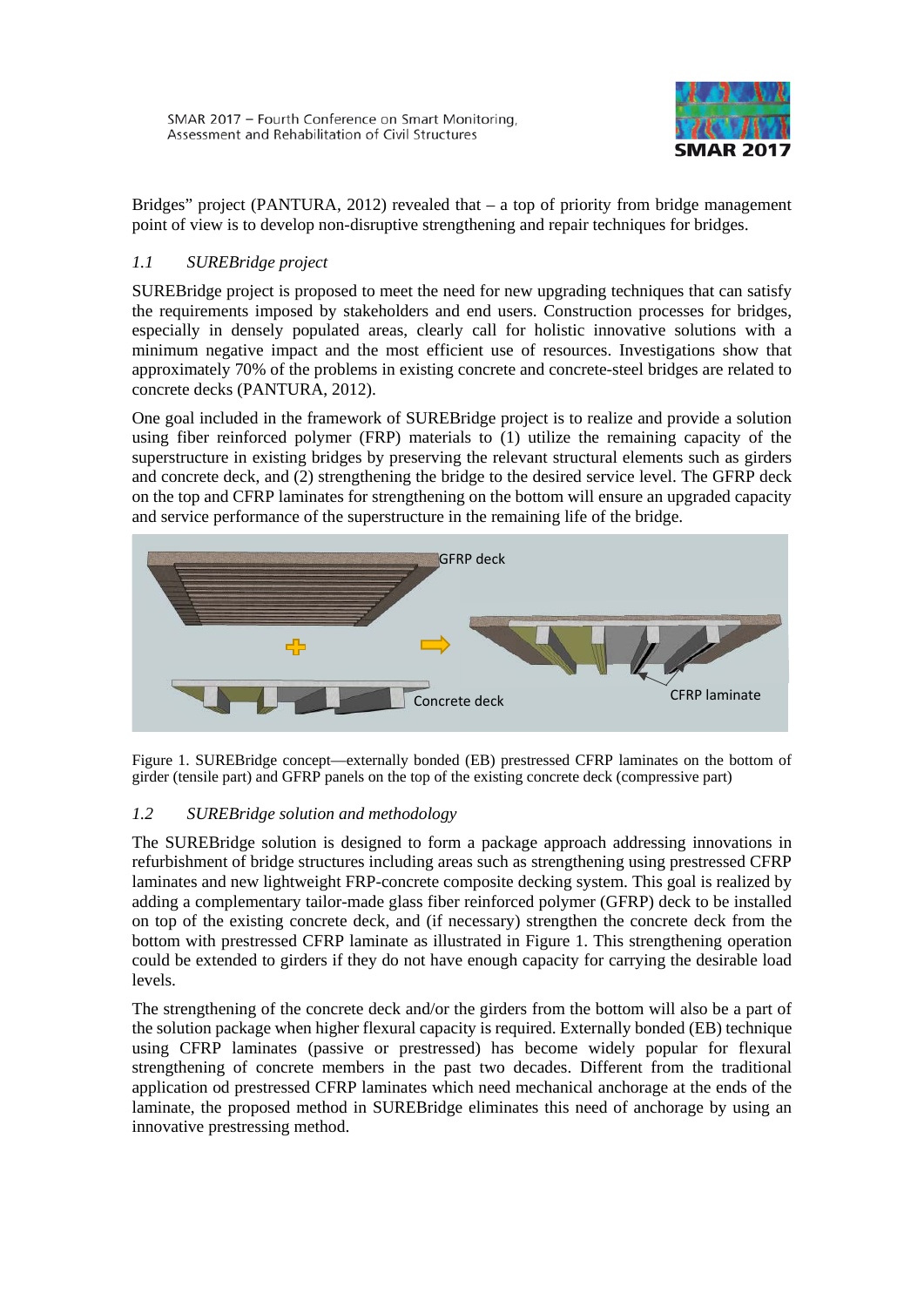

According to the investigation (PANTURA, 2012), two major areas of problem in existing bridges are (a) the aging and lack of load bearing capacity of concrete decks, and (b) the need for wider decks for increased traffic demands. In the perspective of concrete deck, the refurbishment technique proposed in SUREBridge solution is installing a lightweight GFRP deck on the existing concrete deck to establish a FRP-concrete composite deck system.

# *1.3 Motivation/benefits of using GFRP panels*

The conventional practice to tackle the problem with aged concrete decks—assuming the girders are in good condition—is to replace them with new concrete decks or with full FRP decks. Compared with these regular solutions, the FRP-concrete composite deck system gains the following benefits:

- (1) Save and utilize the residual capacity of aged concrete deck;
- (2) Increase the overall bending stiffness of strengthened concrete section;
- (3) Potential to widen the bridge deck;
- (4) Protect the concrete substrate against environmental impacts.

## *1.4 Specification and innovation in FRP decking system*

The proposed GFRP decking is of the type that is already commonly in use as all-FRP bridge structure, or as a decking on a primary structure. The first type has seen hundreds of realizations, initially in low-risk usages such as pedestrian bridges, gradually moving towards more high-value applications. In movable structures, such as bascular and swing bridges the advantages of the low self-weight of FRP structures were also quickly identified. Now, more advanced structures use the material in hybrid, whereof a 142m long hybrid structure of an FRP deck spanning in transverse in between two steel trusses spanning longitudinally is a prime example (Veltkamp and Peeters, 2014)

When used as a deck-element on top of a primary structure, the main structure has to date typically been in steel that the FRP can be easily connected to, however hybrids with concrete are envisageable too. In the latter case, they could eliminate part of the typical high self-weight of reinforced concrete structures. In particular, in hybrid with high strength concrete grades, this could render such structures 'lightweight', challenging the traditional view of the material being 'heavy'.

The deck proposed for SUREBridge is made using the InfraCore technology. This is a modified sandwich in which delamination has been eliminated as a failure mode due to the integral connection with continuous glass fibers between top skin and bottom skin. Structures are made in full through the infusion technique. Different to standardized FRP elements such as pultruded profiles, the infusion technique allows for a bespoke construction of structural components. The prefabrication in large components eliminates bonds and the associated risks.

## 2 STRENGTHENING TECHNIQUE USING PRESTRESSED CFRP LAMINATES

In the refurbishment case that requires to further upgrading the flexural capacity of superstructure, a combined use of GFRP deck on the top of original concrete deck with externally bonded CFRP laminates on the bottom of deck or girder is proposed in SUREBridge solution. To fully utilize the tensile strength of CFRP laminates and increase flexural performance in serviceability limit state, the CFRP laminate is suggested to be prestressed before bonding to concrete members. In the conventional prestressing technique, an anchorage system, for instance mechanical anchors,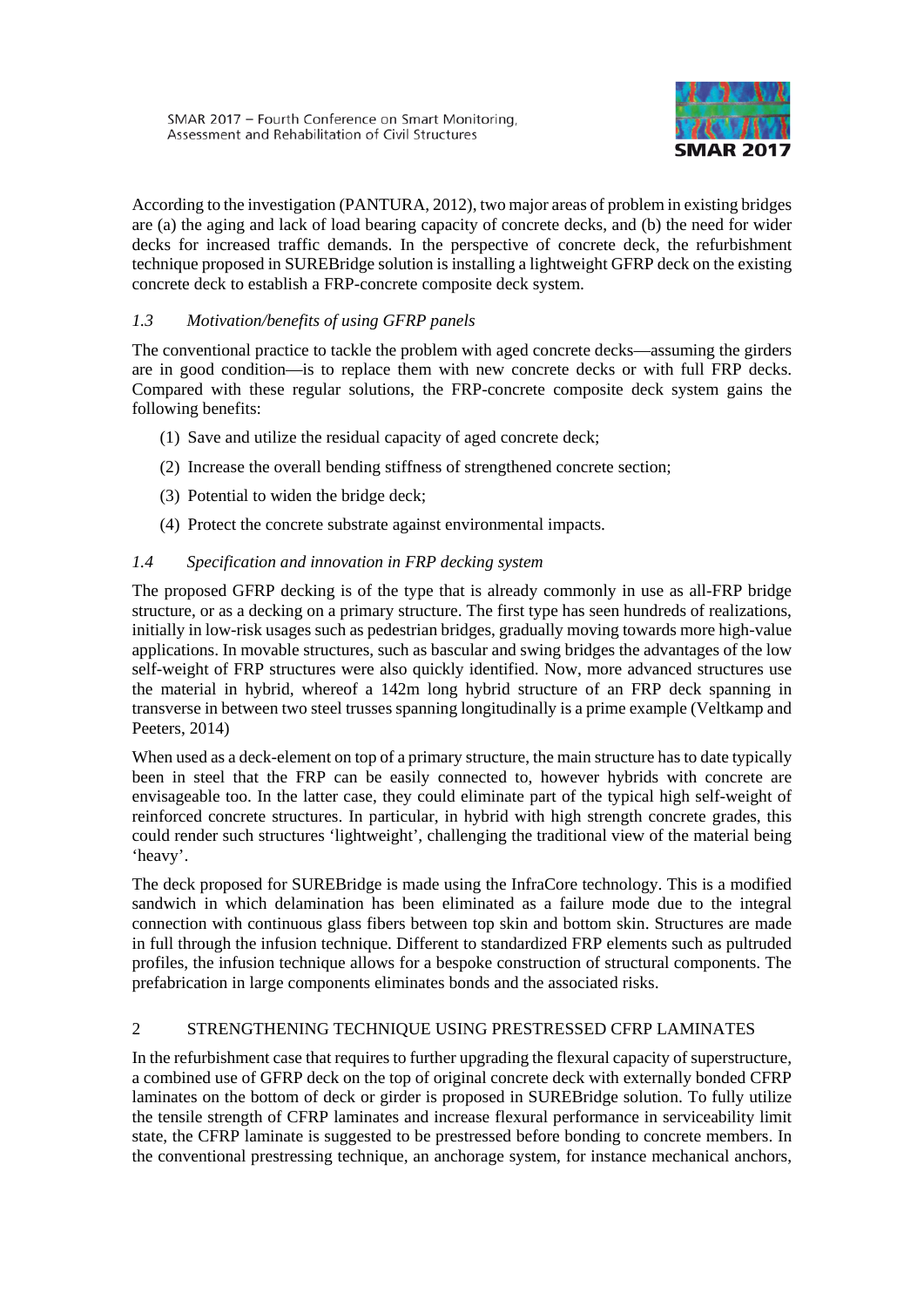

is required to be installed at the CFRP ends, due to the localized peaking shear stress and peeling effects that developed upon the removal of prestressing tools, see [Figure 2](#page-3-0) (Haghani and Al-Emrani, 2016). The core competence of the innovative prestressing method incorporated in the SUREBridge solution is that the need for anchorage system at CFRP ends could be eliminated, which is approached by applying the prestressing force with a gradually decreasing force profile towards the ends of CFRP laminate.



<span id="page-3-0"></span>Figure 2. Interfacial shear stress concentration developed at each end of CFRP laminate upon releasing of prestressing force (Haghani and Al-Emrani, 2016; Haghani et al., 2009)

## *2.1 Stepwise prestressing method for externally bonded CFRP*

The concept of using prestressed and gradually anchored CFRP (gradient anchorage method) for strengthening of concrete structures was first proposed in EMPA (Stöcklin and Meier, 2001; Meier and Stöcklin, 2006). Different from EMPA's gradient anchorage method that stepwisely cure the adhesive and bond the CFRP with decreasing the prestressing force at ends, the proposed stepwise prestressing method is able to—within one jack go—achieve a stepwise decreasing profile of prestressing force till the anchorage end. This stepwise prestressing method and a prestressing device based on it was first proposed by (Haghani et al., 2015). This innovative prestressing method was incorporated into the SUREBridge solution package[. Figure 3](#page-4-0) illustrated the developed prestressing device. The device was composed of a simple mechanism including several aluminum tabs interconnected with series of springs (steel bars with changing diameters). The tabs would be connected to the strengthening FRP laminates through a medium (a GFRP plate in [Figure 3\)](#page-4-0). When the prestressing force is applied, the force transferred from the prestressing device to the CFRP plate is dependent on the ratio of cross-sectional stiffness between the CFRP and springs (steel bars). Considering the increasing diameter of steel bars towards the CFRP ends, the novel prestressing device can achieve a gradually decreasing prestressing force profile towards the CFRP ends in only one go. Using this method, it is easily possible to manipulate the gradient of the prestressing force in the composite laminate by changing the number of steps (tabs).

The prestressing system was removed when the epoxy adhesive between CFRP and RC beam was cured after 24 hours. Upon the release of the prestressing device (aluminum tabs and steel bars), the prestressing force in CFRP would be transferred to concrete through cured adhesive layer. The shear stress was developed along the bond line, of which the magnitude is directly related to the axial pretension force in CFRP (Al-Emrani and Kliger 2006; Haghani, Al-Emrani, and Kliger 2009). Contributing to the decreasing prestressing level within the grip length, the shear and peeling stress developed were reduced to the such a level that the bond line was strength enough to allow force transfer to the concrete substrate. Previous numerical and experimental studies proved that it was possible to reduce the shear and peeling stresses in the bond line below 1.0 and 0.2 MPa, respectively, given a prestressing force of 80 kN distributed by eight steps (tabs). Since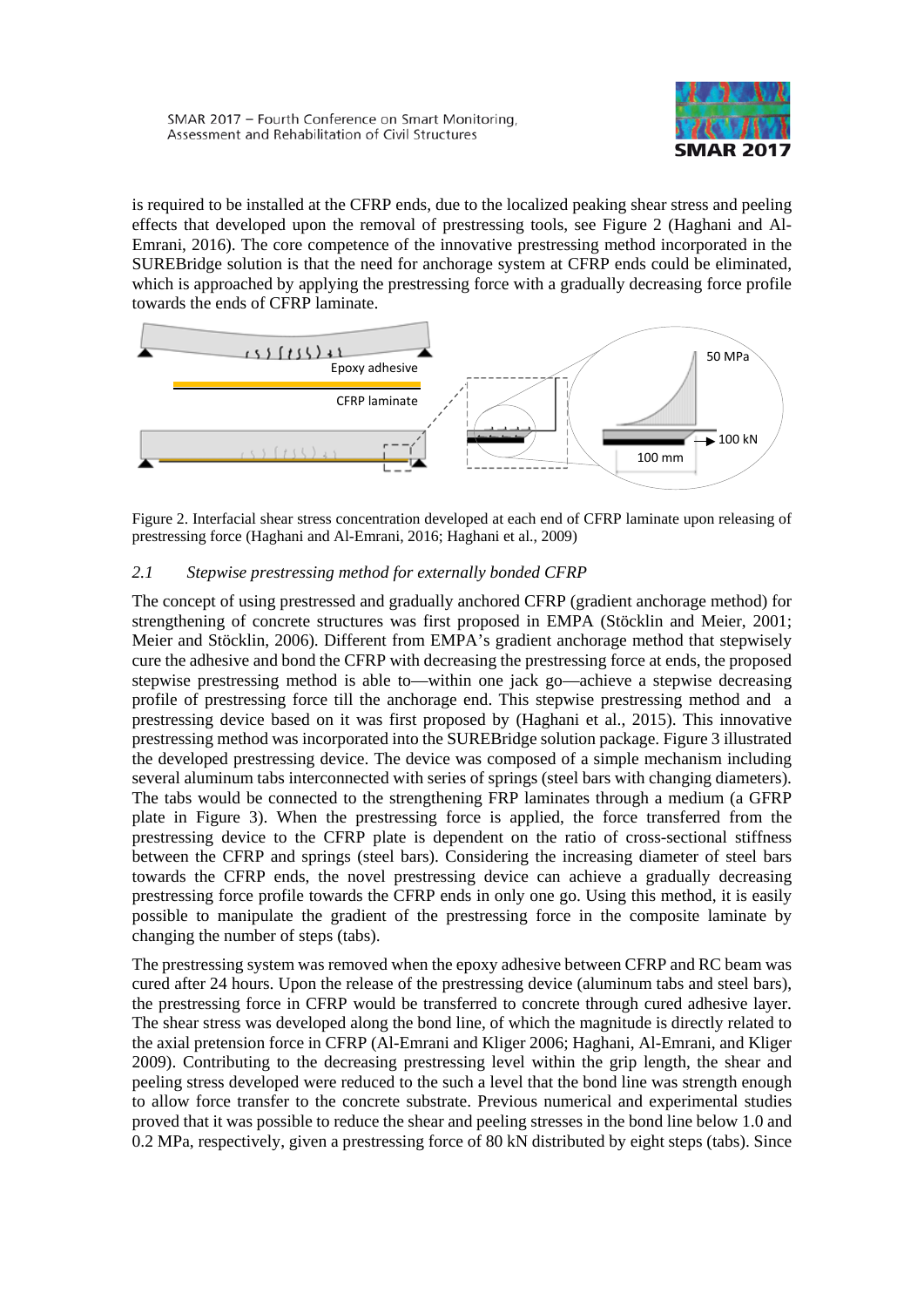

the application of this prestressing method eliminates the concentration of shear stress near, this prestressing method eliminates the need for mechanical anchorage systems at CFRP ends.



<span id="page-4-0"></span>Figure 3. Applying stepwise prestressing force in CFRP laminate using the new technique

## *2.2 Experimental verification*

The stepwisely prestressing method and the prestressing device were verified by laboratory test. A reinforced concrete beam was strengthened with externally bonded CFRP laminate using stepwisely prestressing method. The dimensions of RC beams were  $4500 \times 200 \times 300$  (Length  $\times$ Width  $\times$  Height, unit: mm). The CFRP laminate was 3.8-meter-long with cross-section of 80  $\times$ 1.4 (Width  $\times$  Thickness, unit: mm). The average modulus of elasticity in tension and ultimate tensile strength were 210 GPa and 3300 MPa, respectively. The prestressing force in CFRP laminate was 80 kN, equivalent to 22 percent of ultimate tensile strength of CFRP laminate. The specimens were tested under four-point bending in displacement-control manner.

As a verification, the strains in CFRP between sequent tabs were monitored during the prestressing process. This was done through readings from 19 strain gauges placed along the CFRP laminate. **Error! Reference source not found.** shows the measured strain values in the CFRP laminate under different prestressing forces up to 80 kN. Given a certain prestressing force, it was clear to identify that in the middle section of CFRP the strain reached the highest level, while the strain started decreasing gradually towards the CFRP laminate ends within the "anchorage length". The results prove that a gradual force profile along the anchorage length can be achieved using stepwise prestressing device.



Figure 4. Tensile strain in CFRP laminate under prestressing force up to 80 kN in specimen B3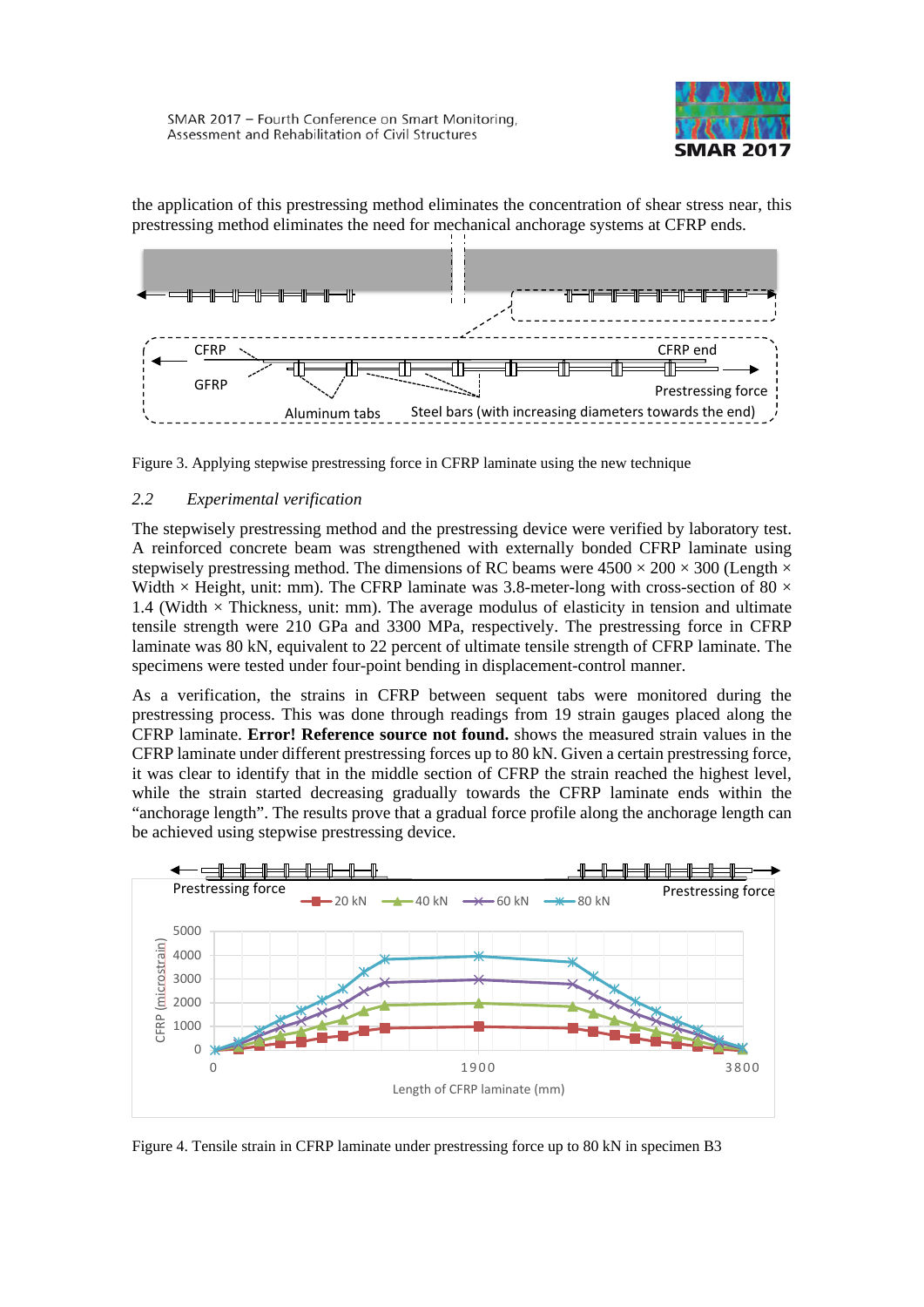

# 3 A CASE STUDY IN TUSCANY

#### *3.1 Structural assessment of the San Miniato bridge*

In order to evaluate the effectiveness of the SUREBridge solution, its application to a real bridge has been analyzed. The selected case study is a bridge located in San Miniato, Pisa (Italy), from now on referred to as the "San Miniato bridge" [\(Figure 5.](#page-5-0)a). The bridge, built in 1968, has a length of 60 m subdivided into four spans of 15 m each. The 3-meter-wide deck is composed of a 160 mm-thick cast-on-site concrete slab and four prefabricated pre-stressed concrete girders, 1 m high and 1 m distant one from another (Valvo et al. 2017).



Figure 5. (a) Side view of the San Miniato bridge; (b) Finite element model of the San Miniato bridge

<span id="page-5-0"></span>Structural assessment of the San Miniato bridge has been conducted by using a Standard Operating Procedure developed within the SUREBridge project (SUREBridge 2016a). The first step was the search for original design documentation. Then, in situ tests were carried out to obtain the actual material properties; dynamical acquisitions were performed to measure the natural frequencies and mode shapes of the bridge. The main problems affecting the structure turned out to be the corrosion and breakage of some pre-stressing wires in a border girder, as well as concrete spalling, reinforcement corrosion, and general degradation of concrete surfaces. A finite element model of the bridge [\(Figure 5.](#page-5-0)b) was developed to analyze the static behavior of the structure. The analysis revealed the lack of both flexural strength and shear strength in the longitudinal direction for the composite section (girder + slab) and in the transverse direction for the concrete slab. The current load-carrying capacity of the bridge was evaluated in the 51% of traffic loads imposed by current regulations. Furthermore, the road section width (3 m) was not sufficient for the road category assigned to the bridge by the Italian road regulations (SUREBridge 2016b).

#### 3.2 SUREBridge solution for the San Miniato bridge

An intervention on the bridge has been designed including the widening of the existing lane from 3 m to 3.5 m and the addition of two lateral walkways, as shown in **Error! Reference source not found.**, where the existing and widened bridge cross sections are compared. A new finite element model of the widened bridge has been created to evaluate the internal forces in the new configuration, in particular the design bending moment, Msd, on the strengthened section (CFRP + girder + slab + GFRP) under the full action of traffic load prescribed by current regulations.

The resisting bending moment of the composite section, M<sub>rd</sub>, at the ultimate limit state has been evaluated according to the following hypotheses:

- no relative slip is considered between the concrete slab and the girder;
- no relative slip is considered between the concrete slab and the GFRP panel;
- the whole composite section remains plane after deformation;
- prestressing force in CFRP laminates has been limited to 100 kN (Haghani et al., 2015);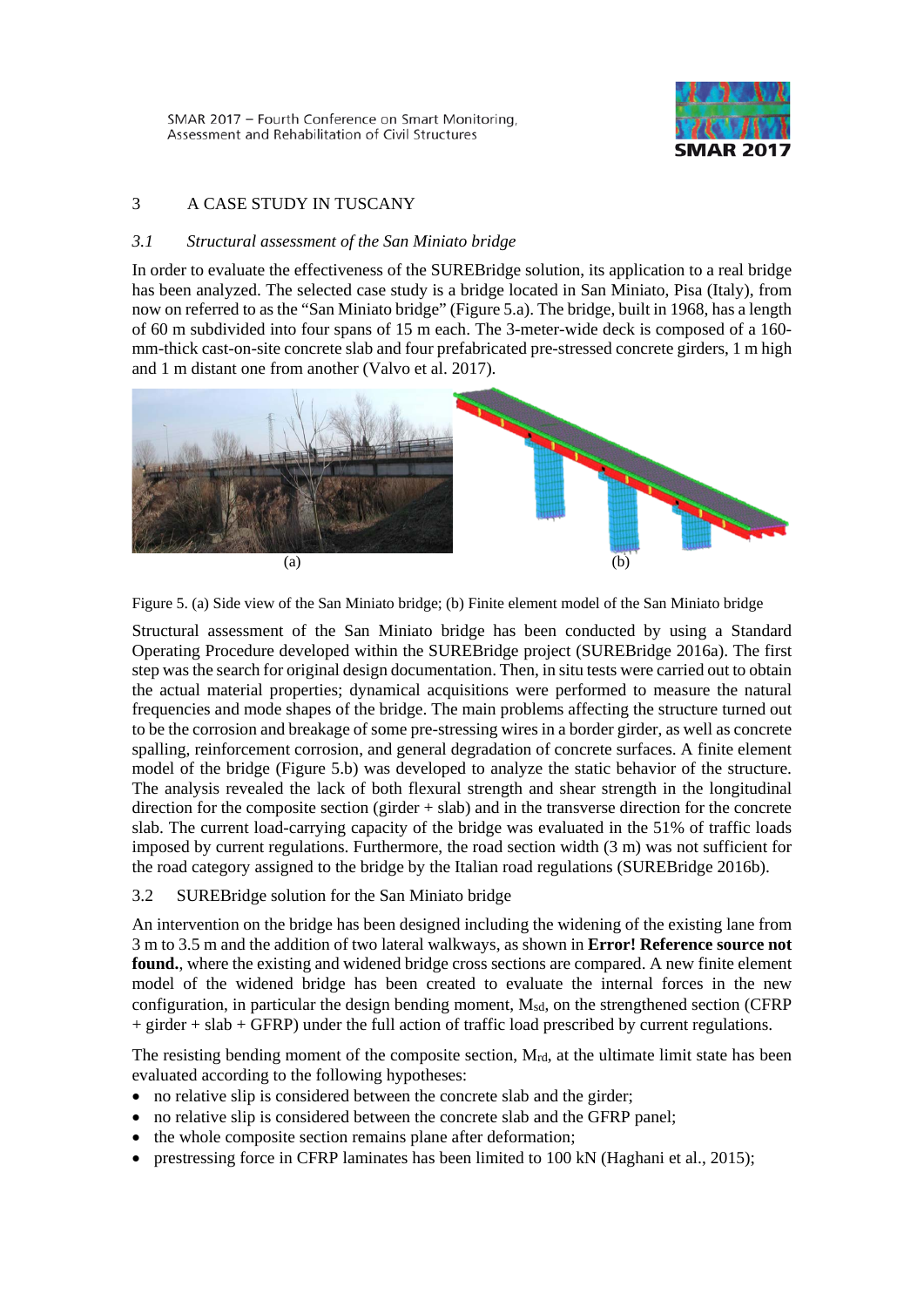

- the design strain of CFRP laminates has been limited to avoid intermediate delamination failure as prescribed by the Italian standard CNR-DT 200 R1/2013 (2014);
- GFRP/concrete delamination has not been considered.



Figure 6. (a) Existing cross section, (b) widened cross section.

[Table 1](#page-6-0) shows the demand and capacity in terms of bending moment of the composite section obtained by using GFRP panels or CFRP laminates only, and the SUREBridge solution, which uses both. The benefits of the SUREBridge solution are clear: the ultimate bending moment can be increased by nearly 80% from 721 to 1298 kN·m, above the design value of 1291 kN·m. Furthermore, using the GFRP panels only would require very thick panels, while using CFRP only would imply too many laminates, with resulting economical and executive problems in both cases. In addition, the transverse disposition of the GFRP panels is needed to increase the bending moment of the concrete deck in that direction; adding only the GFRP panels in the transverse direction on the top of the section, would provide a proper strength for the internal girders, but it would not be sufficient for the damaged border girder.

<span id="page-6-0"></span>Table 1. Required bending moment capacity of case study bridge and the design capacity strengthened with SUREBridge solution

| <b>Section</b>        | <b>Demand</b>   | Capacity         |              |              |                 |
|-----------------------|-----------------|------------------|--------------|--------------|-----------------|
|                       | $M_{sd}$ (kN·m) | $M_{rd}$ (kN·m)  |              |              |                 |
|                       | Widened bridge  | Existing section | $+$ GFRP     | $+$ CFRP     | $+$ GFRP + CFRP |
| Internal girder       | 1313            | 992              | $1342^{(1)}$ | 1373(3)      | $1418^{(1)(5)}$ |
| Border girder         | 1291            | 956              | $1296^{(1)}$ | $1326^{(3)}$ | $1379^{(1)(5)}$ |
| Damaged border girder | 1291            | 721              | $1311^{(2)}$ | $1395^{(4)}$ | $1298^{(1)(3)}$ |

(1) GFRP panel:  $H = 150$  mm, webs in the transverse direction;

(2) GFRP panel:  $H = 200$  mm, webs in the longitudinal direction;

(3) CFRP laminate: No. 4 laminates 80 mm x 1.4 mm;

(4) CFRP laminate: No. 6 laminates 80 mm x 1.4 mm;

(5) CFRP laminate: No. 3 laminates 80 mm x 1.4 mm.